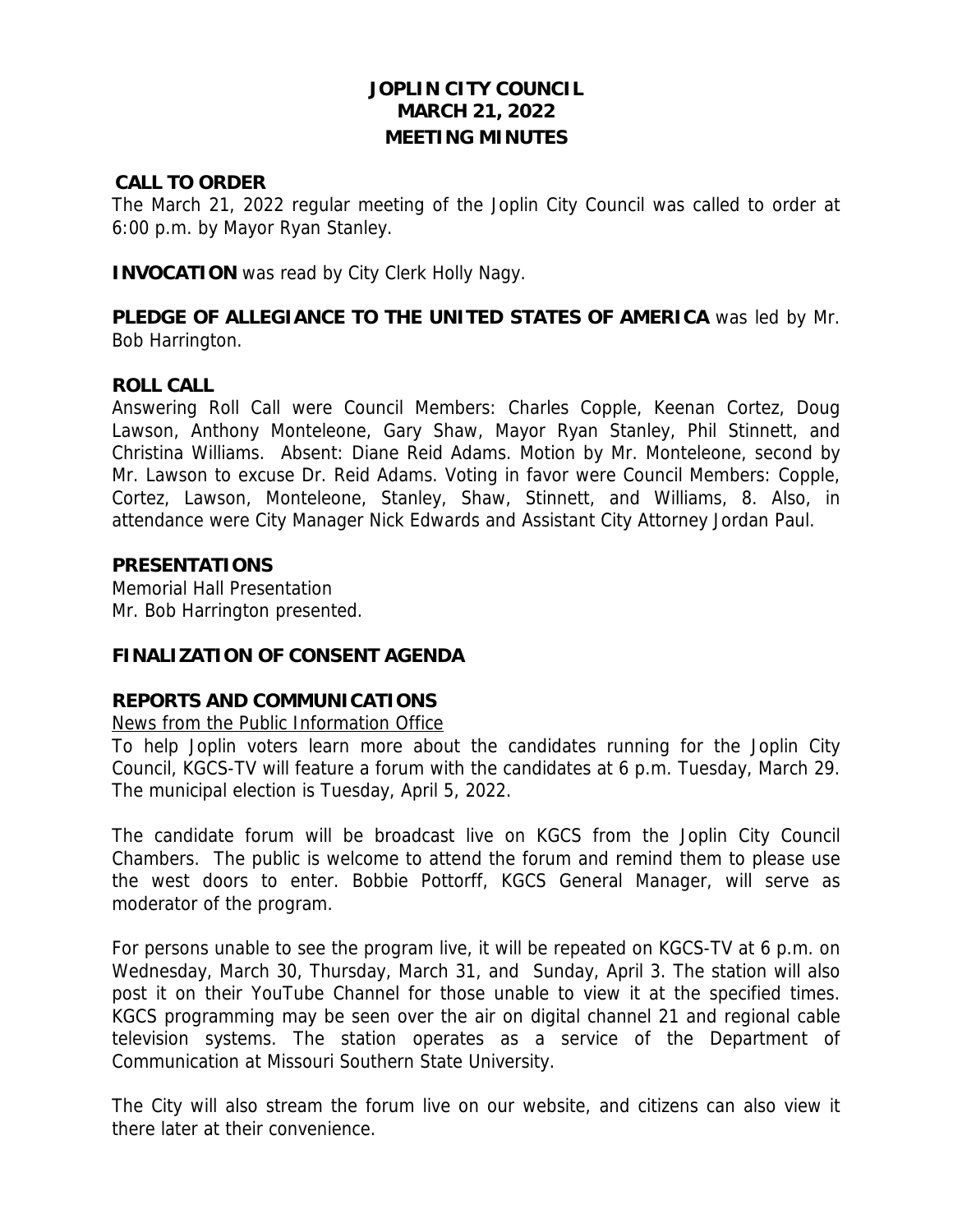# **CITIZEN REQUESTS AND PETITIONS**

-Matt Lenhart spoke on Police staffing shortage.

-Brian Evans spoke on support for Joplin Police Dept.

- -Margey Upson spoke on Part 1. Motion by Mr. Monteleone, second by Mr. Copple to allow Ms. Upson to speak for an additional 30 seconds. Voting in favor were Council Members: Copple, Cortez, Lawson, Monteleone, Shaw, Stanley, Stinnett, and Williams, 8. Nays: 0 Absent: Reid Adams, 1.
- Mark Farnham spoke on Joplin Police Dept.
- Abbie Covington spoke on Joplin Police Dept.
- Tom Robertson spoke on EAS, Police and Fire.

# **PUBLIC HEARINGS**

# **CONSENT AGENDA**

Motion by Mr. Cortez, second by Mr. Copple to approve the Consent Agenda. Voting in favor were Council Members: Copple, Cortez, Lawson, Monteleone, Shaw, Stanley, Stinnett, and Williams, 8. Nays: 0. Absent: Reid Adams, 1.

Minutes Of March 7, 2022 City Council Meeting

COUNCIL BILL NO. 2022-111 - AN ORDINANCE approving a construction agreement with Vance Brothers Inc. in the amount of Four Hundred Seventy-Seven Thousand Seven Hundred Two and 97/100 Dollars (\$477,702.97) for the Microsurfacing 2022 project; and authorizing the City Manager or his designee to execute the same by and on behalf of the City of Joplin. **Ordinance No. 2022-026**

COUNCIL BILL NO. 2022-112 - AN ORDINANCE approving a construction agreement with Springfield Striping & Sealing in the amount of Thirty-One Thousand Eight Hundred Forty-Four and 25/100 Dollars (\$31,844.25) for the Parking Lots and Trails Sealing 2022 project and authorizing the City Manager or his designee to execute the same by and on behalf of the City of Joplin. **Ordinance No. 2022-027**

COUNCIL BILL NO. 2022-251 - AN ORDINANCE approving the voluntary annexation by the Council of the City of Joplin, Missouri, of property located 18758 Apple Rd., Joplin, Jasper County, Missouri. **Ordinance No. 2022-028**

COUNCIL BILL NO. 2022-252 - AN ORDINANCE approving the voluntary annexation by the Council of the City of Joplin, Missouri, of property located 18987 Argon Rd., Joplin, Jasper County, Missouri. **Ordinance No. 2022-029**

COUNCIL BILL NO. 2022-253 - AN ORDINANCE approving the voluntary annexation by the Council of the City of Joplin, Missouri, of property located Northeast corner of S. Rob O'Brian Way and E. 26th Street., Joplin, Jasper County, Missouri. **Ordinance No. 2022-030**

COUNCIL BILL NO. 2022-254 - AN ORDINANCE amending Ordinance No. 2004-256, passed by the Council of the City of Joplin, Missouri, November 15, 2004, by removing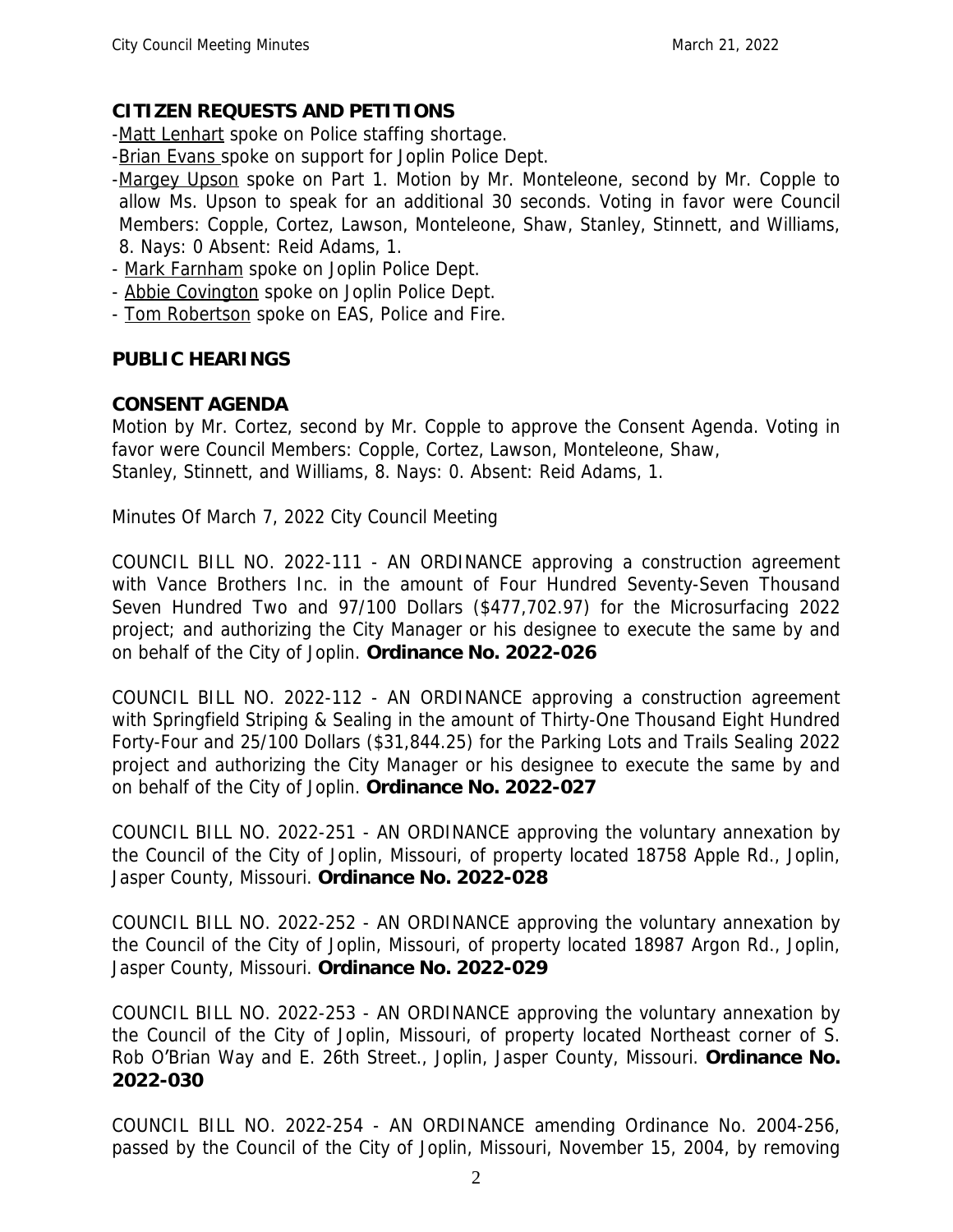from District C-1 (Neighborhood Commercial )and including in District C-3 (Commercial) property as described below and located at 2502, 2508, and 2510 N. Range Line Rd., City of Joplin, Jasper County, Missouri. **Ordinance No. 2022-031**

COUNCIL BILL NO. 2022-256 - AN ORDINANCE amending Ordinance No. 2004- 256, passed by the Council of the City of Joplin, Missouri, November 15, 2004, by removing from District R-1 (Single-Family Residential) and including in District R-2 (Two-family Residential) property as described below and located at 2636 & 2642 E. 4th Street, City of Joplin, Jasper County, Missouri. **Ordinance No. 2022-032**

# **RESOLUTIONS**

# **ORDINANCES – EMERGENCY**

### COUNCIL BILL NO. 2022-107

Mr. Lawson introduced Council Bill No. 2022-107 - Approval of a Purchase Order for Work Order No. 2022-01 with Ace Pipe Cleaning, Inc. for the 2021-2023 Evaluation and Rehabilitation Toolbox for Wastewater Collection System Project; and containing an emergency clause. Motion by Mr. Lawson, second by Mr. Stinnett that Council Bill No. 2022-107 be passed on an emergency basis. Voting in favor were Council Members: Copple, Cortez, Lawson, Monteleone, Shaw, Stanley, Stinnett, and Williams, 8. Nays: 0. Absent: Reid Adams, 1. The Council Bill was declared adopted and entitled **Ordinance No. 2022-033**.

# COUNCIL BILL NO. 2022-113

Mr. Stinnett introduced Council Bill No. 2022-113-AN ORDINANCE authorizing the acceptance of a Second Supplemental Airport Aid Agreement from the Missouri Highways and Transportation Commission (MoDOT) for the completion of the Relocation of the General Aviation Entrance Road at the Joplin Regional Airport and authorizing the City Manager or his Designee to execute the agreement on behalf of the City of Joplin; and containing an emergency clause. Motion by Mr. Stinnett, second by Mr. Cortez that Council Bill No. 2022-113 be passed on an emergency basis. Voting in favor were Council Members: Copple, Cortez, Lawson, Monteleone, Shaw, Stanley, Stinnett, and Williams, 8. Nays: 0. Absent: Reid Adams, 1. The Council Bill was declared adopted and entitled **Ordinance No. 2022-034**.

### COUNCIL BILL NO. 2022-116

Mr. Cortez introduced Council Bill No. 2022-116- AN ORDINANCE approving an Agreement and Work Authorization with CJW Transportation Consultants, LLC (CJW) in the not to exceed amount of Thirty-Three Thousand Eight Hundred and 00/100 dollars (\$33,800.00) for professional engineering consulting services for design and construction inspection services for the pedestrian crossing of 20th Street at Joplin High School; and authorizing the City Manager or his designee to execute the same by and on behalf of the City of Joplin; on an emergency basis. Motion by Mr. Cortez, second by Mr. Monteleone that Council Bill No. 2022-116 be passed on an emergency basis. Voting in favor were Council Members: Copple, Cortez, Lawson, Monteleone, Shaw, Stanley, Stinnett, and Williams, 8. Nays: 0. Absent: Reid Adams, 1. The Council Bill was declared adopted and entitled The Council Bill was declared adopted and entitled **Ordinance No. 2022-035**.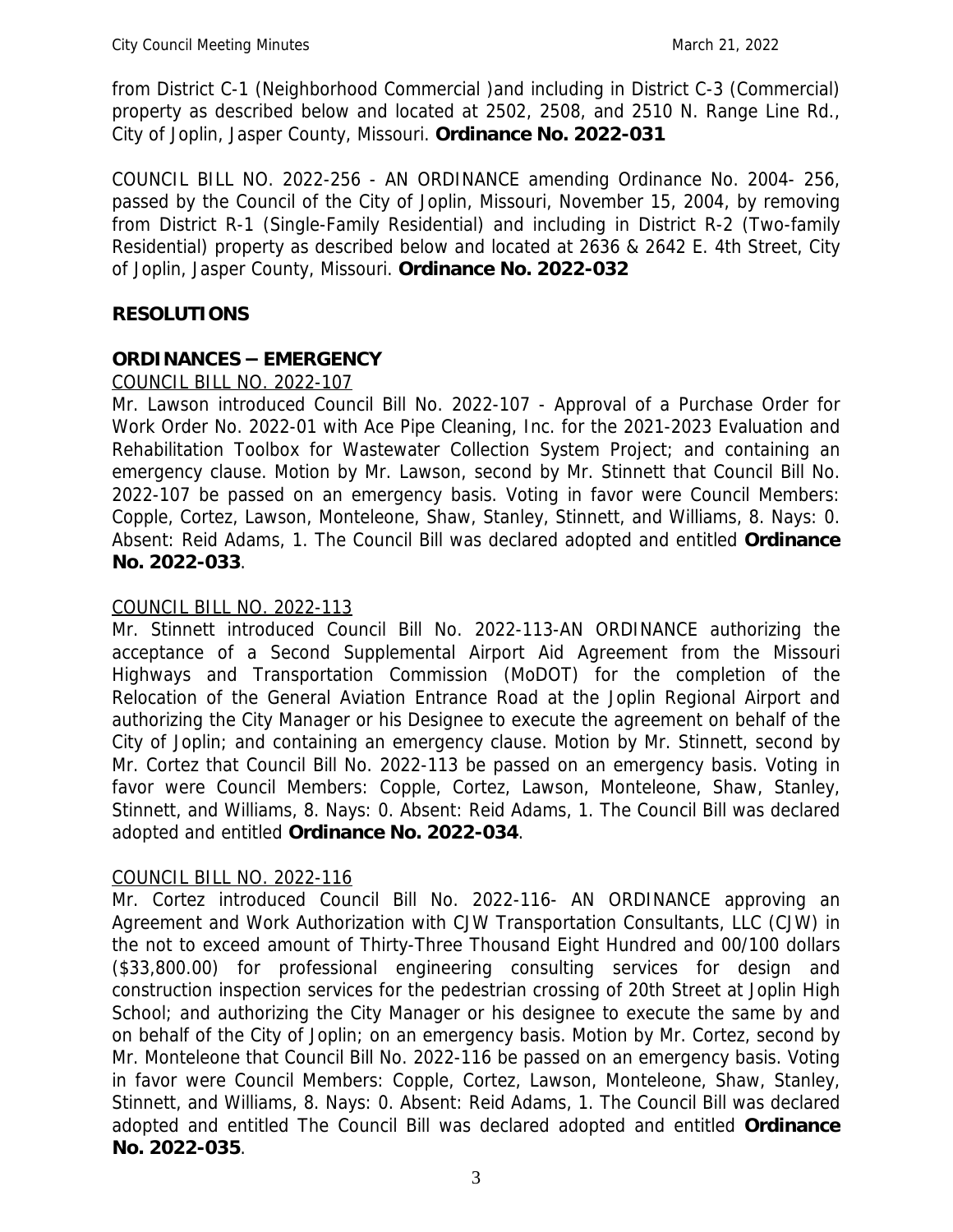### COUNCIL BILL NO. 2022-118

Mr. Lawson introduced Council Bill No. 2022-118- AN ORDINANCE authorizing the City of Joplin to enter into an agreement with Crossland Construction Inc. in the amount of Nine Hundred Sixty Thousand and 00/100 Dollars (\$960,000.00) for the Shoal Creek Wastewater Treatment Facility Drying Bed Covers project; authorizing the City Manager or his designee to execute the same by and on behalf of the City of Joplin; and containing an emergency clause. Motion by Mr. Lawson, second by Mr. Shaw that Council Bill No. 2022-118 be passed on an emergency basis. Voting in favor were Council Members: Copple, Cortez, Lawson, Monteleone, Shaw, Stanley, Stinnett, and Williams, 8. Nays: 0. Absent: Reid Adams, 1. The Council Bill was declared adopted and entitled **Ordinance No. 2022-036**.

### COUNCIL BILL NO. 2022-504

Mr. Stinnett introduced Council Bill No. 2022-504 - AN ORDINANCE approving the Real Estate Contract by and between the City of Joplin, Missouri, a Municipal Corporation, and TAMKO Building Products LLC., for the sale of one parcel located at North St. Louis and East North Street, totaling approximately 10,000 square feet of land; and authorizing the City Manager to execute the same by and on behalf of the City of Joplin; and containing an emergency clause. Motion by Mr. Stinnett, second by Mr. Lawson that Council Bill No. 2022-504 be passed on an emergency basis. Voting in favor were Council Members: Copple, Cortez, Lawson, Monteleone, Shaw, Stanley, Stinnett, and Williams, 8. Nays: 0. Absent: Reid Adams, 1. The Council Bill was declared adopted and entitled **Ordinance No. 2022-037**.

### COUNCIL BILL NO. 2022-505

Mr. Cortez introduced Council Bill No. 2022-505 - AN ORDINANCE approving the Real Estate Contract by and between the City of Joplin, Missouri, a Municipal Corporation, and Ledford Construction and Development, LLC., for the sale of one parcel located at 1304 Kentucky Avenue, totaling approximately 6,000 square feet of land; and authorizing the City Manager to execute the same by and on behalf of the City of Joplin; and containing an emergency clause. Motion by Mr. Cortez, second by Mr. Copple that Council Bill No. 2022-505 be passed on an emergency basis. Voting in favor were Council Members: Copple, Cortez, Lawson, Monteleone, Shaw, Stanley, Stinnett, and Williams, 8. Nays: 0. Absent: Reid Adams, 1. The Council Bill was declared adopted and entitled **Ordinance No. 2022-038**.

### COUNCIL BILL NO. 2022-506

Mr. Shaw introduced Council Bill No. 2022-506- AN ORDINANCE approving the Real Estate Contract by and between the City of Joplin, Missouri, a Municipal Corporation, and Ledford Construction and Development, LLC., for the sale of one parcel located at 916 Jackson Avenue, totaling approximately 5,134 square feet of land; and authorizing the City Manager to execute the same by and on behalf of the City of Joplin; and containing an emergency clause. Motion by Mr. Shaw, second by Mr. Lawson that Council Bill No. 2022-506 be passed on an emergency basis. Voting in favor were Council Members: Copple, Cortez, Lawson, Monteleone, Shaw, Stanley, Stinnett, and Williams, 8. Nays: 0. Absent: Reid Adams, 1. The Council Bill was declared adopted and entitled **Ordinance No. 2022-039**.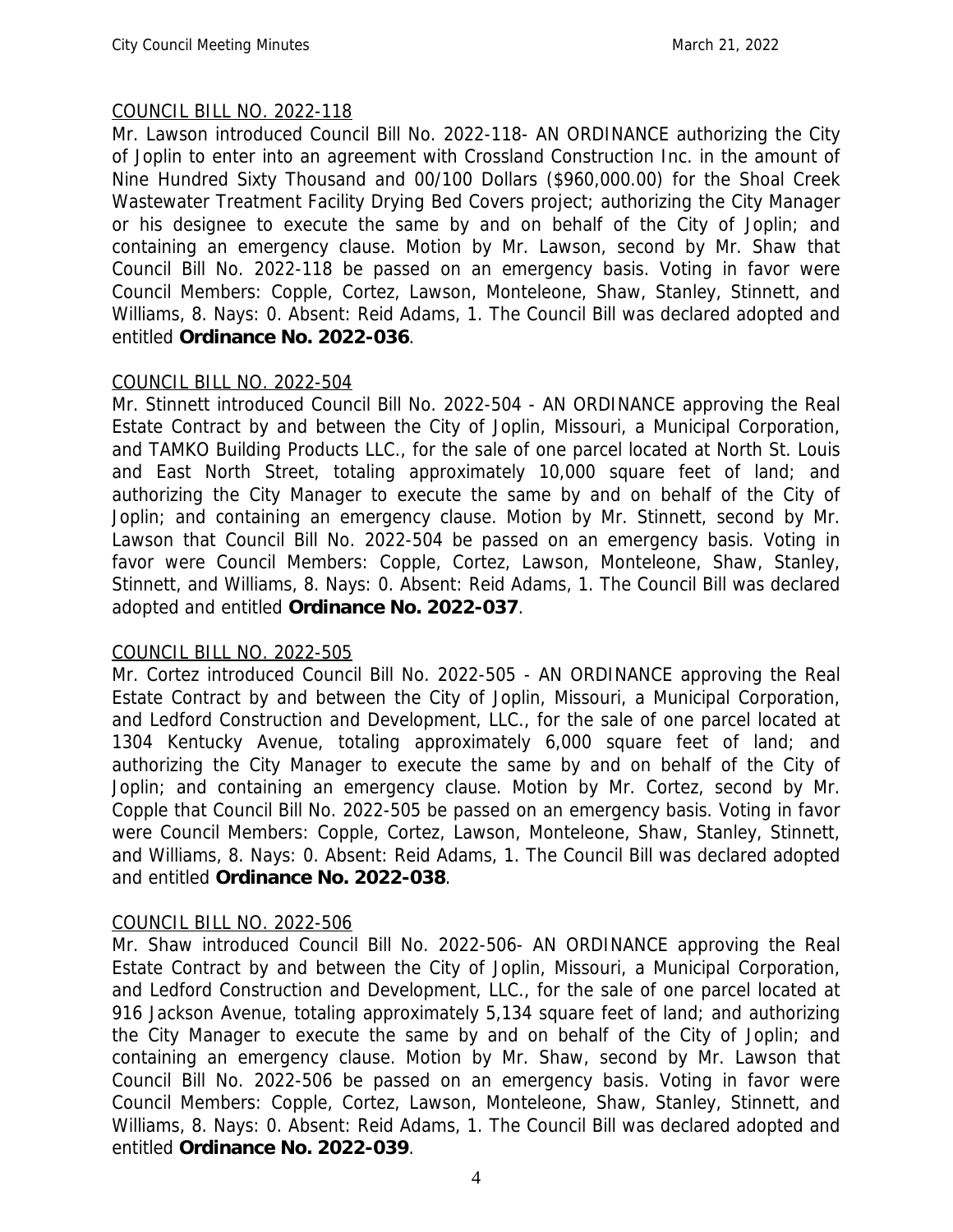### COUNCIL BILL NO. 2022-507

Mr. Lawson introduced Council Bill No. 2022-507 - AN ORDINANCE approving the Real Estate Contract by and between the City of Joplin, Missouri, a Municipal Corporation, and Ledford Construction and Development, LLC., for the sale of one parcel located at West Junge Blvd and South Sergeant Avenue, totaling approximately 6,250 square feet of land; and authorizing the City Manager to execute the same by and on behalf of the City of Joplin; and containing an emergency clause. Motion by Mr. Lawson, second by Mr. Cortez that Council Bill No. 2022-507 be passed on an emergency basis. Voting in favor were Council Members: Copple, Cortez, Lawson, Monteleone, Shaw, Stanley, Stinnett, and Williams, 8. Nays: 0. Absent: Reid Adams, 1. The Council Bill was declared adopted and entitled **Ordinance No. 2022-040**.

# **ORDINANCES – FIRST READING**

COUNCIL BILL NO. 2022-114

Mr. Monteleone introduced Council Bill No. 2022-114 - AN ORDINANCE approving an Agreement and Work Authorization with Olsson in the not to exceed amount of One Hundred Fifty-Eight Thousand Eight Hundred and 00/100 dollars (\$158,800.00) for professional engineering services for the development of a Capital Improvements Program (CIP) Masterplan and authorizing the City Manager or his designee to execute the same by and on behalf of the City of Joplin. Motion by Mr. Monteleone, second by Mr. Copple to pass Council Bill No. 2022-114 on First Reading and advance to Second and Third Reading. Voting in favor were Council Members: Copple, Cortez, Lawson, Monteleone, Shaw, Stanley, Stinnett, and Williams, 8. Nays: 0. Absent: Reid Adams, 1. The bill was read as **Council Bill No. 2022-114**.

### COUNCIL BILL NO. 2022-115

Mr. Cortez introduced Council Bill No. 2022-115- AN ORDINANCE adopting Parklets policies and procedures. Motion by Mr. Cortez, second by Mr. Lawson to pass Council Bill No. 2022-115 on First Reading and advance to Second and Third Reading. Voting in favor were Council Members: Copple, Cortez, Lawson, Monteleone, Shaw, Stanley, Stinnett, and Williams, 8. Nays: 0. Absent: Reid Adams, 1. The bill was read as **Council Bill No. 2022-115**.

# COUNCIL BILL NO. 2022-117

Mr. Monteleone introduced Council Bill No. 2022-117- AN ORDINANCE approving an Agreement and Work Authorization with CJW Transportation Consultants, LLC (CJW) in the not to exceed amount of One Hundred Ten Thousand One Hundred Fifty-One and 00/100 dollars (\$110,151.00) for professional engineering consulting services for the Joplin Signal System Study; and authorizing the City Manager or his designee to execute the same by and on behalf of the City of Joplin. Motion by Mr. Monteleone, second by Mr. Cortez to pass Council Bill No. 2022-117 on First Reading and advance to Second and Third Reading. Voting in favor were Council Members: Copple, Cortez, Lawson, Monteleone, Shaw, Stanley, Stinnett, and Williams, 8. Nays: 0. Absent: Reid Adams, 1. The bill was read as **Council Bill No. 2022-117**.

# COUNCIL BILL NO. 2022-119

Mr. Monteleone introduced Council Bill No. 2022-119 - AN ORDINANCE approving a